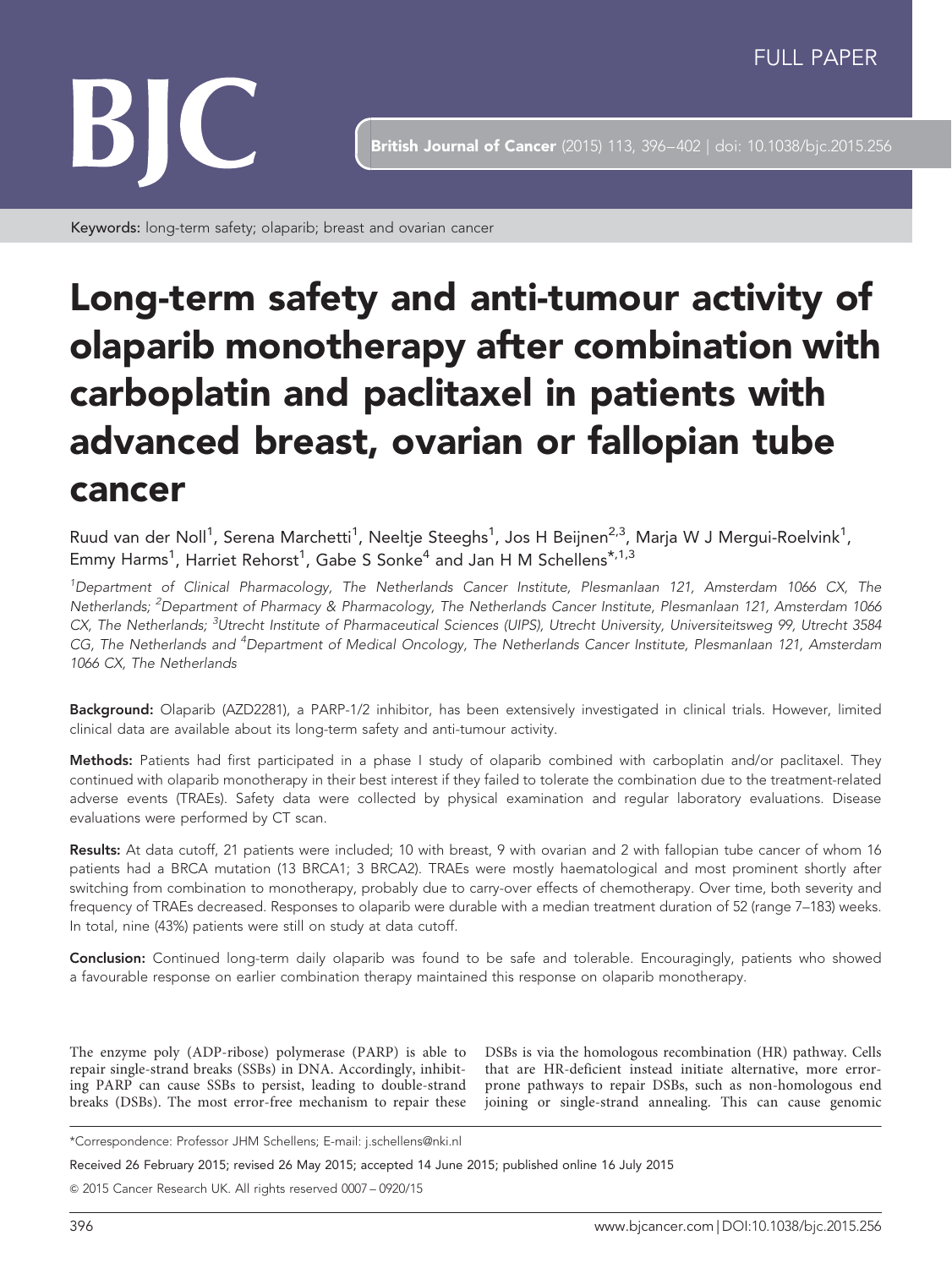instability, eventually leading to cell death [\(Ashworth, 2008;](#page-5-0) [Sandhu](#page-5-0) et al, 2010; Dedes et al[, 2011](#page-5-0); [Helleday, 2011](#page-5-0); Yap [et al](#page-6-0),

[2011\)](#page-6-0). Thus, inhibiting PARP in HR-deficient tumour cells, such as those carrying BRCA mutations, is an effective treatment strategy, as evidenced in preclinical models [\(Bryant](#page-5-0) et al, 2005; [Farmer](#page-5-0) et al, 2005). Olaparib (AZD2281; AstraZeneca, Macclesfield, UK) is one of the first known PARP inhibitors to exploit this so-called synthetic lethality, selectively inhibiting PARP-1 and PARP-2, both in vitro and in vivo ([Menear](#page-5-0) et al, 2008). In a phase I study, the maximum tolerated dose (MTD) for monotherapy was 400 mg as capsules twice daily (BID). Main toxicities were mild and included nausea/vomiting, fatigue and a low incidence of myelosuppression. Olaparib also showed impressive anti-tumour activity, especially in BRCA1/2 mutation carriers, with 12 out of 19 (63%) patients with BRCA-mutated tumours deriving clinical benefit (Fong et al[, 2009\)](#page-5-0). As monotherapy, olaparib demonstrated anti-tumour activity in a phase II study in patients with high-grade serous ovarian cancer, with response rates being as high as 41% in BRCA1/2 mutation carriers [\(Gelmon](#page-5-0) et al, 2011). However, although a placebocontrolled phase II study in platinum-sensitive ovarian cancer patients conducted with olaparib as maintenance therapy after chemotherapy clearly showed an increase in progression-free survival (PFS) for olaparib (8.4 vs 4.8 months with placebo), the drug failed to induce prolonged overall survival and further development was put on hold [\(Bennet, 2012](#page-5-0); [Ledermann](#page-5-0) et al, [2012\)](#page-5-0). A subsequent analysis showed an increase in PFS (11.2 vs 4.3 months) in BRCA mutation carriers compared with wild-type patients [\(Ledermann](#page-5-0) et al, 2013). Inhibition of a DNA-repair pathway could also sensitise tumour cells to the DNA-damaging effects of chemotherapies that cause SSBs. This hypothesis has been supported by preclinical models ([Rottenberg](#page-5-0) et al, 2008) and has subsequently been tested in the clinic. In clinical trials where olaparib was combined with chemotherapy, it greatly enhanced chemotherapy-induced myelosuppression. Phase I studies that combined olaparib with dacarbazine, topotecan or cisplatin/gemcitabine all reported dose-limiting toxicities of thrombocytopenia, (febrile) neutropenia and anaemia (Khan et al[, 2011](#page-5-0); Rajan et al[, 2012](#page-5-0); Samol et al[, 2012](#page-5-0)). Also, increased bone marrow toxicity were observed in clinical trials where olaparib was combined with carboplatin compared with carboplatin alone (Oza et al[, 2015](#page-5-0)). This increase in myelosuppression could be attributed to an increase in the sensitivity of rapidly dividing bone marrow cells to the toxic effects of DNAdamaging therapies by olaparib ([De Murcia](#page-5-0) et al, 1997). In a recent phase I study, in which olaparib was combined with carboplatin and paclitaxel, increased myelosuppression was also observed, requiring frequent dose modifications, including interruptions, delays and reductions. These toxicities and modifications appeared to be more frequent with increasing doses of olaparib (doses ranged from 50 to 400 mg BID; [Van der](#page-6-0) Noll et al[, 2013a,b\)](#page-6-0). However, patients who could not tolerate the combination but showed clinical benefit were given the option to continue olaparib as monotherapy after six cycles. In this subpopulation, safety and anti-tumour activity data of long-term administration of olaparib were prospectively collected. As PARP has different roles in the body (e.g., it is also implicated in inflammation, diabetes and ischaemia), it could be anticipated that inhibiting PARP over a long period of time might lead to previously unobserved adverse effects (Bürkle, 2001; [Krishnakumar and Kraus, 2010](#page-5-0); Sodhi et al[, 2010\)](#page-6-0). Although many clinical trials have been undertaken with olaparib, no study has previously described its long-term effects. In the current paper, we present data on long-term safety and anti-tumour activity of olaparib monotherapy after combination treatment with chemotherapy in patients with advanced breast, ovarian or

## MATERIALS AND METHODS

Patient selection and eligibility. This study was performed at The Netherlands Cancer Institute. In a previous phase I study, patients had received olaparib as capsules or tablets, continuously or discontinuously and in doses ranging from 50 to 200 mg BID in combination with carboplatin and/or paclitaxel. Patients treated in this phase I study were offered to continue with olaparib monotherapy in their best interest in case they had completed at least 6 cycles of combination treatment and experienced substantial toxicity without signs of disease progression. The patients included in this monotherapy trial came from both the dose escalation as the dose expansion parts. Eligibility criteria included the following: inability to continue olaparib in combination with carboplatin and/or paclitaxel due to persistent myelosuppression (neutro- and or thrombocytopenia CTC grade  $\geq$ 2), development of specific chemotherapy-related adverse events, such as sensory neurotoxicity or allergic reactions or patient request to stop combination treatment; age  $\geq 18$  years; ECOG performance status  $\leq 2$  and adequate bone marrow, hepatic and renal function (as evidenced by thrombocytes  $\geq 100 \times 10^{9}$ l<sup>-1</sup>; absolute neutrophil count  $\geq 1.5 \times 10^{9}$ l<sup>-1</sup>; haemoglobin  $\geq 6.2$  mmol l<sup>-1</sup>; total bilirubin  $\leq 1.25 \times$  upper normal limit (ULN); serum aspartate aminotransferase and alanine aminotransferase  $\leq 2.5 \times$  ULN and serum creatinine  $\leq 1.5 \times$  ULN).

Drug administration. Olaparib was administered in a capsule formulation to patients at the optimal recommended monotherapy dose of 400 mg BID – previously determined in the phase I monotherapy study – regardless of the dose level in which they had been included in the combination phase I trial. One treatment cycle lasted 28 days. If a patient experienced toxicity, olaparib administration could be interrupted according to the investigator's discretion for up to a maximum of 28 days, until the toxicity reverted to  $\le$  grade 1. If toxicity did not resolve within 28 days, or recurred after re-challenge and/or multiple dose interruptions, a dose reduction was to be considered (first to 200 mg BID; second to 100 mg BID). If the toxicity persisted, treatment with olaparib was to be discontinued.

Safety evaluations. Patients had to undergo laboratory evaluations for haematology and chemistry at the start of a new cycle. The majority of patients underwent more frequent laboratory assessments during the first two cycles due to the persisting haematological toxicities after the combination treatment. Other safety evaluations – including physical examinations, measuring of vital signs and recording of adverse events and concomitant medications – were done at the start of every new cycle up to and including the sixth cycle. From then on these evaluations were done every other cycle up to cycle 12, and every three cycles thereafter. All adverse events were graded according to the Common Terminology Criteria for Adverse Events version 3.0 (Trotti et al[, 2003](#page-6-0)). Grade 1 haematologic adverse events were not collected in this study, unless they led to clinically relevant interventions (such as blood transfusions for grade 1 anaemia).

Response assessments. To objectively assess the size of target lesions, CT or MRI scans were made every two cycles until cycle 12 and every three cycles thereafter, and evaluated according to Response Evaluation Criteria In Solid Tumours version 1.0 ([Therasse](#page-6-0) et al 2000). Additional response evaluation was done by measuring relevant tumour markers, such as cancer antigen 125 (CA125) for ovarian and fallopian tube cancer and CA15.3 for breast cancer.

fallopian tube cancer.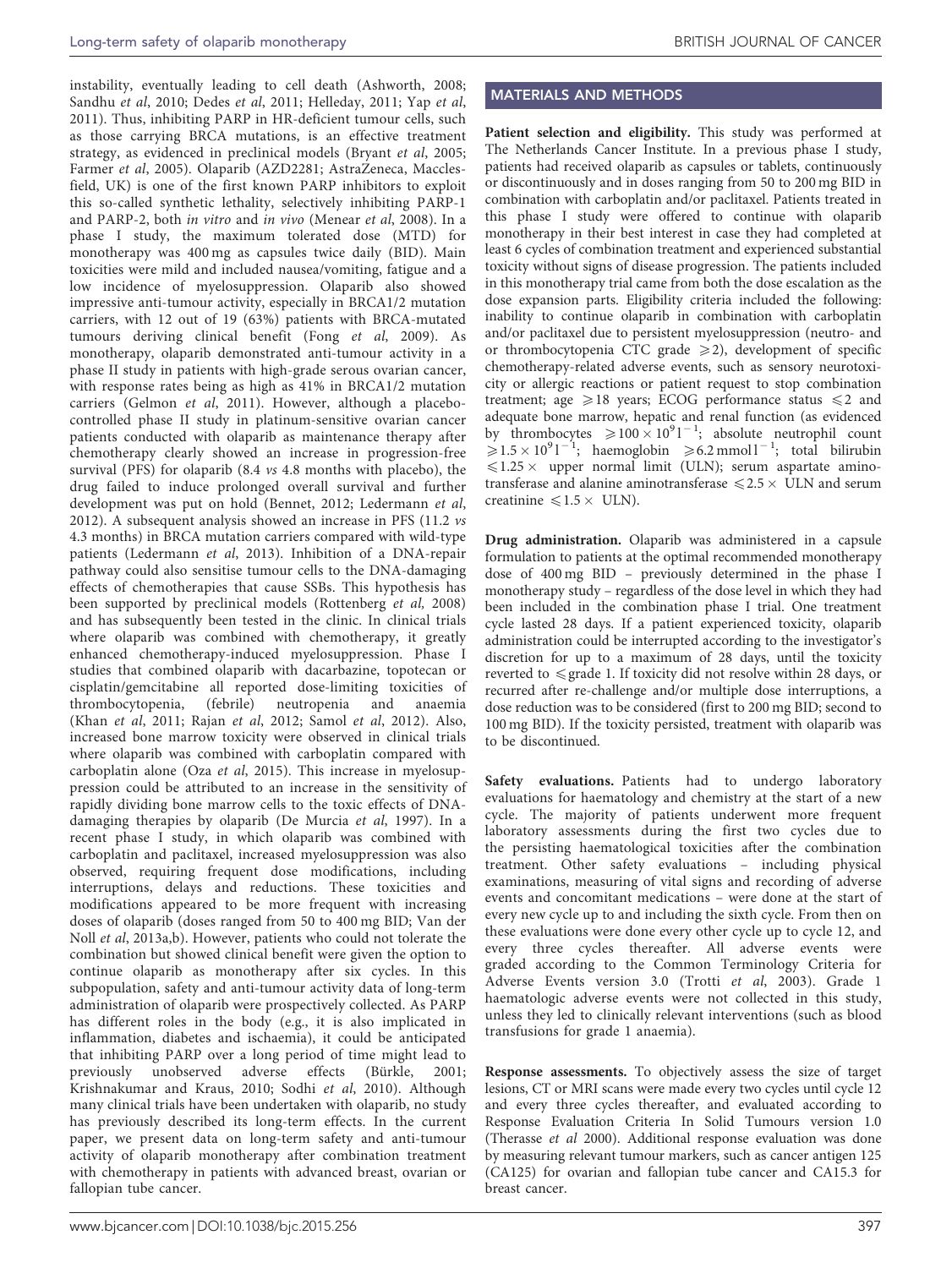### RESULTS

Patients. At time of data cutoff, 21 patients had been included. The first patient in this analysis was switched from combination treatment to olaparib monotherapy in June 2009, the last patient in May 2012. Baseline patient characteristics are presented in Table 1.

In total, 48% (10 out of 21) of all patients had breast cancer as the primary tumour type, 43% (9 out of 21) ovarian cancer and 10% (2 out of 21) had fallopian tube cancer. BRCA mutations were identified in 16 patients, of whom 81% (13 out of 16) had a BRCA1 mutation and 19% (3 out of 16) a BRCA2 mutation. Patients were heavily pre-treated, with 62% of patients having received three or more previous chemotherapy regimens. All patients had been previously treated with olaparib in the combination study. The reason for the switch was an adverse event in most cases (14 cases of persisting myelosuppression, 3 cases of peripheral neuropathy). Two patients were treated for localised disease after six cycles of combination therapy and continued on monotherapy and one patient requested the switch after eight cycles because she felt she could not tolerate the combination.

All of the patients had benefited from previous combination treatment, with eight patients having achieved a complete response (CR), eight partial response (PR) and five patients stable disease (SD).

Drug administration. Nearly all patients received olaparib monotherapy as capsules at 400 mg BID. One of the first patients who was switched to monotherapy received olaparib at 50 mg BID at first and was escalated to the known MTD of 400 mg BID in

| Table 1. Baseline characteristics of patients treated with<br>olaparib monotherapy                                                                        |                                                            |  |  |  |  |
|-----------------------------------------------------------------------------------------------------------------------------------------------------------|------------------------------------------------------------|--|--|--|--|
| Characteristic                                                                                                                                            | All patients                                               |  |  |  |  |
|                                                                                                                                                           | 21                                                         |  |  |  |  |
| Age (years), median (range)                                                                                                                               | 52 (33-74)                                                 |  |  |  |  |
| Tumour type, n (%)                                                                                                                                        |                                                            |  |  |  |  |
| <b>Breast</b><br>Ovarian<br>Fallopian tube                                                                                                                | 10 (48)<br>9(43)<br>2(10)                                  |  |  |  |  |
| ECOG performance status, n (%)                                                                                                                            |                                                            |  |  |  |  |
| 0<br>1                                                                                                                                                    | 11 (52)<br>10 (48)                                         |  |  |  |  |
| Prior chemotherapy regimens, n (%)                                                                                                                        |                                                            |  |  |  |  |
| 1<br>$\overline{2}$<br>$\geqslant$ 3                                                                                                                      | 1(5)<br>7(33)<br>13 (62)                                   |  |  |  |  |
| Mutation status, n (%)                                                                                                                                    |                                                            |  |  |  |  |
| BRCA1<br>BRCA <sub>2</sub><br>Wildtype<br>Unknown                                                                                                         | 13 (62)<br>3(14)<br>3(14)<br>2(10)                         |  |  |  |  |
| Time on combination treatment (weeks), median (range)                                                                                                     | 23 (12-54)                                                 |  |  |  |  |
| Response at the end of combination therapy, $n$ (%)                                                                                                       |                                                            |  |  |  |  |
| CR<br><b>PR</b><br><b>SD</b>                                                                                                                              | 8 (38)<br>8 (38)<br>5(24)                                  |  |  |  |  |
| Reasons of stopping combination therapy                                                                                                                   |                                                            |  |  |  |  |
| Neutro-and thrombocytopenia<br>Thrombocytopenia<br>Neutropenia<br>Peripheral neuropathy<br>Localised radiotherapy<br>Allergic reaction<br>Patient request | 7(33)<br>4 (19)<br>3(14)<br>3(14)<br>2(10)<br>1(5)<br>1(5) |  |  |  |  |
| Abbreviations: BRCA=breast cancer, early onset; CA=cancer antigen; CR=complete                                                                            |                                                            |  |  |  |  |

response; ECOG = Eastern Cooperative Oncology Group; PR = partial response; SD = stable disease.

cycle 37 in order to achieve maximal exposure to olaparib. However, after 2 days this patient developed vasculitis on her legs that was also spreading to the feet. She also reported increased fatigue and gastrointestinal (GI) discomfort. For these reasons, a dose reduction of olaparib was applied at cycle 40–200 mg BID, which she tolerated well.

Safety. Treatment-related adverse events (TRAEs) observed during this study are summarised in [Table 2.](#page-3-0) TRAEs were grouped per time period (cycle 1–6; cycle 7–12; cycle 13–24; cycle 25 and beyond) to explore whether a difference could be seen in the frequency and severity over time. The most common TRAE observed was bone marrow suppression as evidenced by neutropenia, anaemia, thrombocytopenia and lymphopenia. The incidence of these TRAEs was highest at baseline (43%, 14%, 33% and 10%, respectively) and over time the frequency of these events decreased (by cycle 25 and beyond the percentages were 20%, 0%, 20% and 0%, respectively). The severity of these events also decreased over time; although the first six cycles showed grade  $\geq$ 3 neutropenia (14%), anaemia, leuko- and lymphocytopenia (all 10%) and thrombocytopenia (5%), there was only one patient who showed a grade  $\geq$ 3 lymphocytopenia in later cycles. In addition to neutropenia, the only haematological adverse event that appeared to persist up to 24 cycles was anaemia (14% at baseline; 18% at cycle 13–24), for which some patients required frequent blood transfusions. Interestingly, in almost all patients this anaemia coincided with a significant increase in mean corpuscular volume (MCV). In fact, many patients showed MCV values above the normal range (80–100 fl) throughout olaparib treatment (see [Figure 1\)](#page-3-0), indicating that this anaemia was macrocytic. In one patient, a 54-year-old female with BRCA2 mutated breast cancer, a bone marrow analysis showed no abnormalities, in particular, no suspicion of myelodysplastic syndrome. Furthermore, laboratory values that could relate to the increase in MCV (e.g., folate, vitamin B12 and TSH) were measured, but no abnormalities were found.

It is important to note that the haematological TRAEs did not lead to any clinically relevant toxicities such as neutropenic fever. All non-haematological TRAEs observed throughout this study were mild, only reaching grade 2 in three patients (fever, fatigue and rash). Most common non-haematological TRAEs at baseline were fatigue (38%), pain and nausea (both 19%) and cough, dyspnoea and diarrhoea (all 5%). Similar to the bone marrow suppression, the frequency of these TRAEs decreased over time (by cycle 13–24 the percentages were fatigue (9%), pain (18%), nausea, cough, dyspnoea and diarrhoea (all 0%)). Although the TRAEs were mild, some required concomitant medications (such as metoclopramide for nausea and loperamide for diarrhoea). Interestingly, the safety data and the need for use of concomitant proton pump inhibitors (PPIs) indicate that the incidence of GI toxicities such as oesophagitis, gastritis and dyspepsia increased with longer use of olaparib. In total, 11 out of 21 patients experienced GI complaints, mostly abdominal discomfort, with 7 of these patients having received 10 or more cycles. Concomitant treatment with PPIs reduced the complaints. In total, 49% of patients required a dose modification of olaparib. The dose modifications are presented per time period in [Table 3.](#page-3-0) Most of these concerned dose interruptions. Reasons for dose modifications were TRAEs (mostly bone marrow suppression) or interruption of treatment for surgery or radiotherapy for localised recurrence of disease. Similar to the TRAEs, the requirement for dose modifications appeared to decrease over time; 62% (13 out of 21 patients) at baseline compared with 46% (5 out of 11 patients) in cycle 13–24. None of the patients included in this analysis had to omit a cycle or discontinue treatment due to TRAEs.

Anti-tumour activity. [Figure 2](#page-4-0) shows the treatment duration from the start of the combination study. Each bar represents one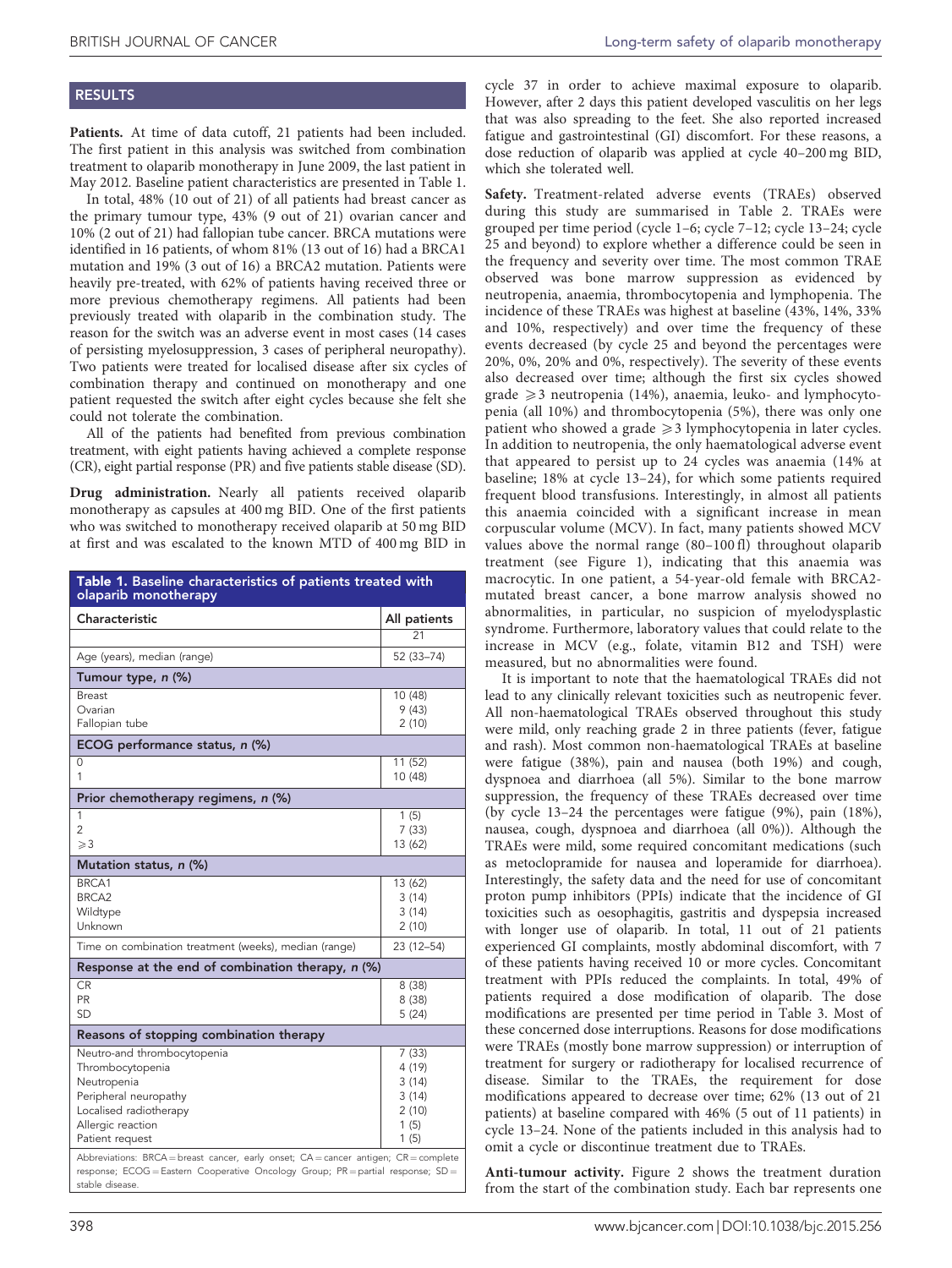<span id="page-3-0"></span>Table 2. Treatment-related adverse events per time period (baseline/start of olaparib monotherapy, cycle 1–6, cycle 7–12, cycle<br>13–24 and cycle 25 and beyond)

| $\sim$ 21 and 9,000 20 and 20 years 200                                                                                                                     |                                          |                                                                                                   |                                            |                                                                                                     |                                        |                                                                                                |                      |                        |                                                                                                |         |                                                                                                    |                                       |
|-------------------------------------------------------------------------------------------------------------------------------------------------------------|------------------------------------------|---------------------------------------------------------------------------------------------------|--------------------------------------------|-----------------------------------------------------------------------------------------------------|----------------------------------------|------------------------------------------------------------------------------------------------|----------------------|------------------------|------------------------------------------------------------------------------------------------|---------|----------------------------------------------------------------------------------------------------|---------------------------------------|
|                                                                                                                                                             | <b>Baseline</b>                          |                                                                                                   | Cycle $1-6$                                |                                                                                                     | <b>Cycle 7-12</b>                      |                                                                                                |                      | <b>Cycle 13-24</b>     |                                                                                                |         | Cycle 25 and<br>beyond                                                                             |                                       |
| No. of patients<br>on study                                                                                                                                 | $n = 21$                                 |                                                                                                   | $n = 21$                                   |                                                                                                     | $n = 16$                               |                                                                                                |                      | $n = 11$               |                                                                                                |         | $n=5$                                                                                              |                                       |
|                                                                                                                                                             | Grade<br>$\geqslant$ 2                   | Grade<br>$\geqslant$ 3                                                                            | Grade<br>$\geqslant$ 2                     | Grade<br>$\geqslant$ 3                                                                              | Grade<br>$\geqslant$ 2                 | Grade<br>$\geqslant$ 3                                                                         |                      | Grade<br>$\geqslant$ 2 | Grade<br>$\geqslant$ 3                                                                         |         | Grade $\geqslant$ 2                                                                                | Grade<br>$\geqslant$ 3                |
| Haematological, n (%)                                                                                                                                       |                                          |                                                                                                   |                                            |                                                                                                     |                                        |                                                                                                |                      |                        |                                                                                                |         |                                                                                                    |                                       |
| Neutropenia<br>Anaemia<br>Thrombocytopenia<br>Lymphopenia<br>Leukocytopenia                                                                                 | 9(43)<br>3(14)<br>7(33)<br>2(10)<br>0(0) | 1(5)<br>0(0)<br>1(5)<br>1(5)<br>O(0)                                                              | 6(29)<br>6 (29)<br>3(14)<br>2(10)<br>3(14) | 3(14)<br>2(10)<br>1(5)<br>2(10)<br>2(10)                                                            | 2(13)<br>3(19)<br>0(0)<br>1(6)<br>0(0) | 0(0)<br>0(0)<br>0(0)<br>1(6)<br>0(0)                                                           | 0(0)<br>1(9)<br>0(0) | 3(27)<br>2(18)         | 0(0)<br>0(0)<br>0(0)<br>1(9)<br>0(0)                                                           |         | 1(20)<br>0(0)<br>0(0)<br>1(20)<br>0(0)                                                             | 0(0)<br>O(0)<br>0(0)<br>1(20)<br>0(0) |
| <b>Baseline</b>                                                                                                                                             |                                          |                                                                                                   |                                            | <b>Cycle 7-12</b><br>Cycle 1-6                                                                      |                                        |                                                                                                | Cycle 13-24          |                        |                                                                                                |         | Cycle 25 and beyond                                                                                |                                       |
|                                                                                                                                                             | $n = 21$                                 |                                                                                                   |                                            | $n = 21$                                                                                            |                                        | $n = 16$                                                                                       |                      |                        | $n = 11$                                                                                       | $n = 5$ |                                                                                                    |                                       |
| All grades                                                                                                                                                  |                                          |                                                                                                   | All grades                                 |                                                                                                     | All grades                             | All grades                                                                                     |                      | All grades             |                                                                                                |         |                                                                                                    |                                       |
| Non-haematological, n (%)                                                                                                                                   |                                          |                                                                                                   |                                            |                                                                                                     |                                        |                                                                                                |                      |                        |                                                                                                |         |                                                                                                    |                                       |
| Fatique<br>Pain<br>Nausea<br>GI toxicities <sup>a</sup><br>Cough<br>Dyspnoea<br>Vomiting<br>Diarrhoea<br>Fever<br>Mucositis/stomatitis<br>Rash<br>Vaculitis |                                          | 8 (38)<br>4(19)<br>4 (19)<br>0(0)<br>1(5)<br>1(5)<br>0(0)<br>1(5)<br>0(0)<br>0(0)<br>O(0)<br>0(0) |                                            | 2(10)<br>6 (29)<br>6 (29)<br>3(14)<br>1(5)<br>0(0)<br>3(14)<br>1(5)<br>1(5)<br>1(5)<br>0(0)<br>0(0) |                                        | 2(13)<br>1(6)<br>1(6)<br>0(0)<br>1(6)<br>2(13)<br>0(0)<br>1(6)<br>0(0)<br>1(6)<br>0(0)<br>0(0) |                      |                        | 1(9)<br>2(18)<br>0(0)<br>2(18)<br>0(0)<br>0(0)<br>0(0)<br>0(0)<br>0(0)<br>0(0)<br>0(0)<br>0(0) |         | 0(0)<br>0(0)<br>1(20)<br>0(0)<br>1(20)<br>1(20)<br>0(0)<br>0(0)<br>1(20)<br>0(0)<br>1(20)<br>1(20) |                                       |
| Non-haematological toxicities were never more severe than grade 2.                                                                                          |                                          |                                                                                                   |                                            |                                                                                                     |                                        |                                                                                                |                      |                        |                                                                                                |         |                                                                                                    |                                       |

<sup>a</sup>Gastrointestinal (GI) toxicities included the following reported terms: esophagitis, gastritis, heartburn, other.



Table 3. Dose modifications of olaparib during monotherapy<br>treatment per time period (baseline/start of olaparib monotherapy, cycle 1–6, cycle 7–12, cycle 13–24 and cycle 25 and beyond)

|                             | Cycle<br>$1 - 6$ | Cycle<br>$7 - 12$ | Cycle<br>$13 - 24$ | Cycle 25<br>and onwards |  |  |  |  |
|-----------------------------|------------------|-------------------|--------------------|-------------------------|--|--|--|--|
| No. of patients<br>on study | 21               | 16                | 11                 | 5                       |  |  |  |  |
| Dose interruptions, n (%)   |                  |                   |                    |                         |  |  |  |  |
| $\Omega$                    | 14 (67)          | 13 (81)           | 7(64)              | 5(100)                  |  |  |  |  |
|                             | 5(24)            | 3(19)             | 3(27)              |                         |  |  |  |  |
| $\geqslant$ 2               | 2(10)            | $\Omega$          | 1(9)               | Ω                       |  |  |  |  |
| Delayed courses, n (%)      |                  |                   |                    |                         |  |  |  |  |
| $\Omega$                    | 18 (86)          | 13 (81)           | 9(82)              | 5(100)                  |  |  |  |  |
|                             | 2(10)            | 3(19)             | 2(18)              |                         |  |  |  |  |
| $\geqslant$ 2               | 1(5)             | O                 | U                  | $\Omega$                |  |  |  |  |
| Dose reductions, n (%)      |                  |                   |                    |                         |  |  |  |  |
| $\Omega$                    | 19 (90)          | 15 (94)           | 11 (100)           | 4(80)                   |  |  |  |  |
|                             | 2(10)            | 1(6)              | $^{(1)}$           | 1(20)                   |  |  |  |  |

Figure 1. MCV values before start of olaparib combination therapy and over time during treatment with olaparib. Median MCV values remained above the normal range during treatment with olaparib.

patient treated with olaparib, both the combination with chemotherapy and olaparib monotherapy. The patients are grouped by (1) mutation status and (2) tumour type. At time of data cutoff, all patients had undergone at least one disease evaluation. It is important to take into account baseline responses, as most of these patients had already shown antitumour response during the combination study. Best overall

responses demonstrated nine (43%) CR, four (22%) PR, six (29%) SD, one (5%) progressive disease (PD) and one (5%) NE. Median treatment duration with olaparib monotherapy was 52 (7–183) weeks. Five (23%) patients experienced local recurrence during olaparib monotherapy for which they underwent surgery, radiotherapy or both, after which they were allowed to continue olaparib monotherapy. All of these patients showed continued benefit for months, although three patients eventually showed PD on CT scan and came off study.

Responses stratified for mutation status are presented in [Table 4.](#page-4-0) BRCA2 mutation carriers appeared to have the highest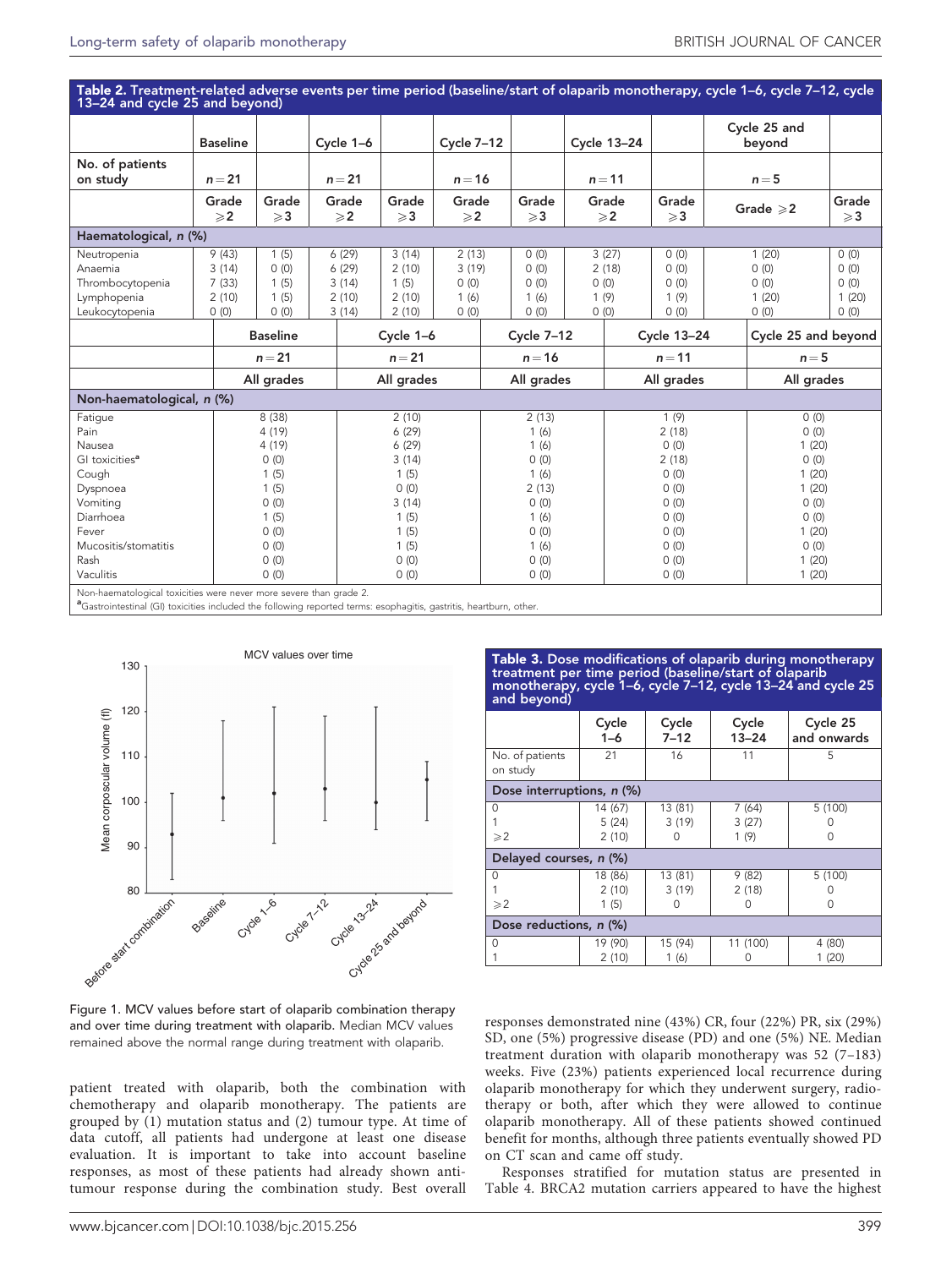<span id="page-4-0"></span>

Figure 2. Time on olaparib treatment. Patient are grouped by mutation status (BRCA1, BRCA2, wild-type or unknown). White bars indicate time on combination treatment; grey bars on monotherapy treatment. The columns indicate treatment for localised recurrence of disease and the black column indicates end of the treatment. Between brackets is the best overall response to olaparib treatment, whether in combination therapy or as monotherapy.

| Table 4. Anti-tumour activity of long-term olaparib<br>monotherapy grouped by mutations status                                                                                                                                                                                                                                         |                        |                    |                   |                   |                   |  |  |  |
|----------------------------------------------------------------------------------------------------------------------------------------------------------------------------------------------------------------------------------------------------------------------------------------------------------------------------------------|------------------------|--------------------|-------------------|-------------------|-------------------|--|--|--|
|                                                                                                                                                                                                                                                                                                                                        | <b>Mutation status</b> |                    |                   |                   |                   |  |  |  |
|                                                                                                                                                                                                                                                                                                                                        | BRCA1                  | <b>BRCA2</b>       | Wild-<br>type     | Unknown           | Total             |  |  |  |
| Number of patients                                                                                                                                                                                                                                                                                                                     | 13                     | 3                  | 3                 | $\mathfrak{p}$    | 21                |  |  |  |
| Treatment duration<br>(weeks), median<br>(range)                                                                                                                                                                                                                                                                                       | 52<br>$(7-183)$        | 72<br>$(71 - 128)$ | 17<br>$(14 - 79)$ | 27<br>$(16 - 37)$ | 52<br>$(7 - 183)$ |  |  |  |
| Best overall response at the time of data cutoff, n (%)                                                                                                                                                                                                                                                                                |                        |                    |                   |                   |                   |  |  |  |
| CR.                                                                                                                                                                                                                                                                                                                                    | 6 (46)                 | 3(100)             | 0                 | O                 | 9(43)             |  |  |  |
| <b>PR</b>                                                                                                                                                                                                                                                                                                                              | 4 (31)                 | O                  | 0                 | 0                 | 4(22)             |  |  |  |
| SD                                                                                                                                                                                                                                                                                                                                     | 2(15)                  | 0                  | 2(67)             | 2(100)            | 6(29)             |  |  |  |
| <b>PD</b>                                                                                                                                                                                                                                                                                                                              | 1(8)                   | O                  | O                 | O                 | 1(5)              |  |  |  |
| <b>NE</b>                                                                                                                                                                                                                                                                                                                              | O                      | 0                  | 1(33)             | 0                 | 1(5)              |  |  |  |
| Abbreviations: BRCA = breast cancer, early onset; $CR =$ complete response; $NE =$ not<br>evaluable; PD = progressive disease; PR = partial response; SD = stable disease. Radiolo-<br>gical responses are reported as best overall response observed during the treatment with<br>olaparib monotherapy until the time of data cutoff. |                        |                    |                   |                   |                   |  |  |  |

benefit with all three patients having CRs, compared with BRCA1 mutation carriers in whom there were six (46%) CRs and four (31%) PRs. In total 8 out of 16 (50%) patients with known BRCA mutations had to come off study due to PD. The median time on treatment was also longer for the BRCA2 vs BRCA1 mutation carriers (72 vs 52 weeks, respectively). Furthermore, median value of tumour markers appeared to slightly increase in BRCA1 mutated ovarian and fallopian tube carcinomas (CA125) over time, while these remained stable and within normal range in patients with BRCA2-mutated ovarian (CA125) and breast (CA15.3) cancer. In total, 9 out of 21 (43%) patients were still on the study at the time of data cutoff; 4 with breast, 3 with ovarian and 2 with fallopian tube cancer. When grouped by mutation status, 5 out of 13 (39%) patients with a BRCA1 mutation remained on study, three out of three (100%) patients with a BRCA2 mutation and one out of two (50%) patients with an unknown mutation status.

## **DISCUSSION**

Overall, the safety results show an encouraging long-term safety profile of olaparib. Incidences of the main TRAEs (mostly bone marrow suppression) that were most frequently seen at the switch to monotherapy and during the first six cycles decreased over time. This indicates that there was probably a carry-over effect of the chemotherapy. This hypothesis is strengthened by the recent publication of olaparib maintenance therapy trials in which the rates of myelosuppression were very low compared with this trial ([Kaufman](#page-5-0) et al, 2014; [Ledermann](#page-5-0) et al, 2014). Accordingly, the majority of patients (67%; 14 out of 21) had stopped the combination treatment and continued with olaparib monotherapy because of persisting neutro- and thrombocytopenia. The haematological TRAEs that persisted over time were neutropenia and anaemia. An interesting observation was that many patients experiencing recurring anaemia also showed an increased MCV. No mechanism has been described to date that could explain the role of olaparib in the development of macrocytic anaemia. This could hamper future double-blinded studies in which olaparib would be randomized against placebo, as MCV values could reveal which patient is receiving olaparib. The frequency of nonhaematological TRAEs also decreased over time, again probably due to the carry-over effects of the chemotherapy used in the olaparib combination trial. Although the number of observations is small, the frequency of GI toxicities such as esophagitis, gastritis and dyspepsia appeared to increase after long-term treatment with olaparib, all easily manageable with PPIs. It might be argued that here may have been a selection bias over time, in that only the patients that tolerated the treatment well remained on study. However, none of the patients that went off study did so because of adverse events. Moreover, some patients had switched to olaparib monotherapy shortly before database lock and had thus only received olaparib monotherapy for 1–6 cycles. It is important to note that most of the patients who benefited from treatment and showed good tolerance remained on treatment well after database lock. Other serious toxicities that have previously been attributed to treatment with olaparib, such as pneumonitis or the development of secondary malignancies were not observed. However, a 71-year-old female patient with BRCA1-mutated ovarian cancer who had gone off study, went on to develop an aggressive form of non-Hodgkin lymphoma within 2 months after having received 10 cycles of olaparib monotherapy. The requirement for dose modifications also decreased over time, reflecting improving tolerability of olaparib monotherapy compared with combination treatment. Only four patients had to be dose reduced, two of whom within the first six treatment cycles, which was probably due to the carry-over effects of the chemotherapy. Interestingly, although one patient who was escalated from 50 to 400 mg BID did experience an increase in TRAEs, for which she was later dose reduced to 200 mg BID. Perhaps the most encouraging observation in this study was the long response duration after the switch to olaparib monotherapy. Nearly half of all patients were still on the study at the time of data cutoff, including four patients who had been on the study for  $>2$  years. Interestingly, five patients demonstrated localised recurrence of disease during this study but continued on therapy after surgery and/or radiation therapy. Although this study provides us valuable information on safety and anti-tumour activity, it does come with several limitations. First of all, patients were all given olaparib as capsules, while in current trials olaparib is being administered as a tablet. However, although the tablets are known to give a higher exposure, the nature of the toxicities is not expected to differ between formulations. Second, additional data in the form of blood and/or tumour biopsies to collect pharmacokinetic and genetic biomarker data could have increased our understanding of the long-term effects of olaparib, as there were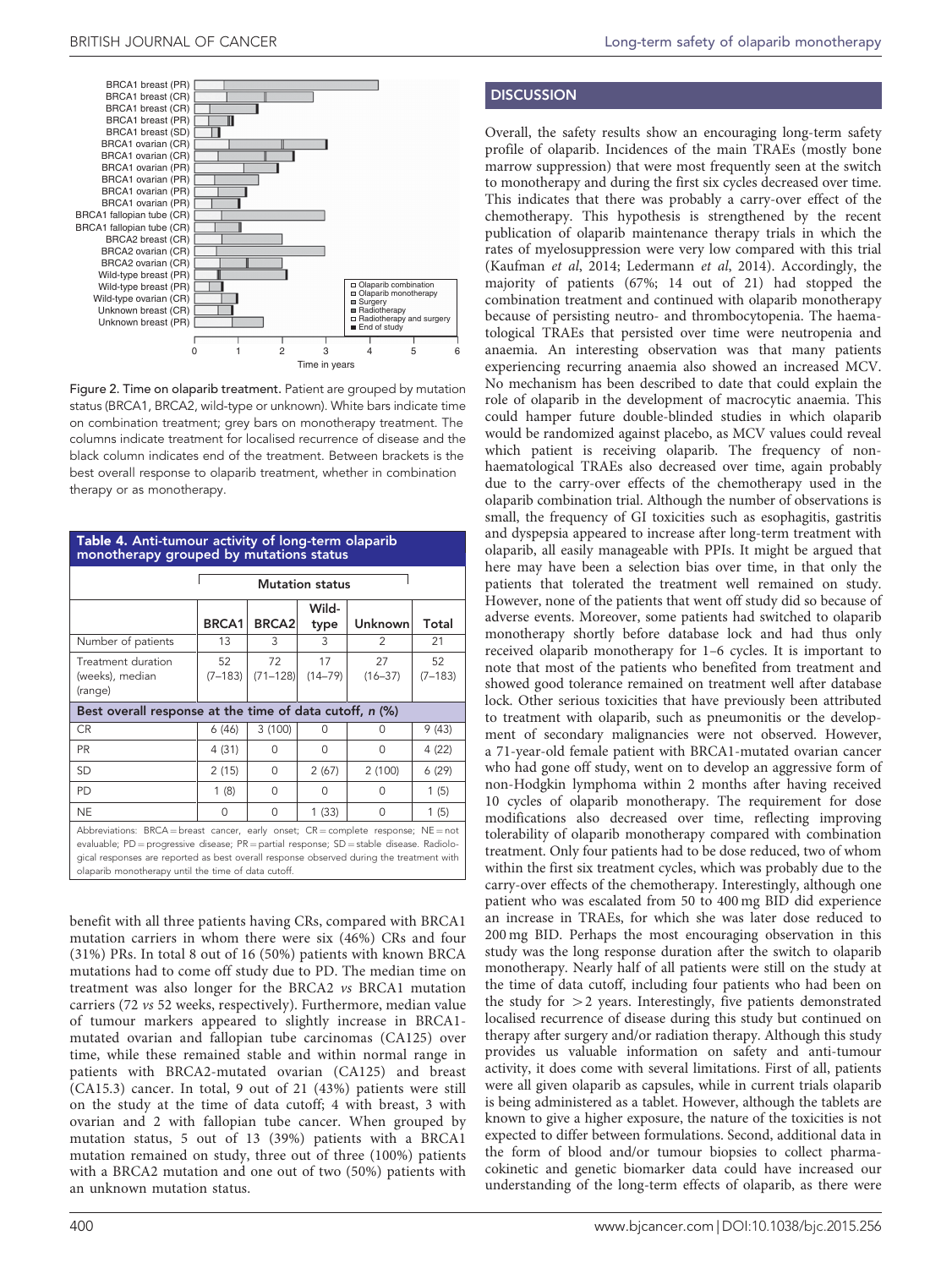<span id="page-5-0"></span>eight patients with BRCA mutations who did show disease progression. For example, in blood samples, it would have been interesting to see whether plasma olaparib levels remained stable over a prolonged period of time, as it has been reported that trough plasma concentrations of (for instance) imatinib decreased significantly after long-term treatment (Eechoute et al, 2012). Furthermore, olaparib doses might have increased after stopping paclitaxel, as data from the combination trial indicated a slight reduction in olaparib levels when co-administered with paclitaxel. This may have partly accounted for the persisting carry-over toxicities. In addition, biomarker data from tumour biopsies at the time of disease progression could have provided information on resistance mechanisms to olaparib in a patient population recognised as being sensitive to PARP inhibition. Finally, the durable responses were seen in a highly selected population (BRCA mutation carriers that had already responded to olaparib combination treatment), creating a form of selection bias. Also, the number of patients included in this analysis is relatively small (21 patients) when compared with other clinical trials, making it more difficult to draw significant conclusions on anti-tumour activity. Overall, although this study has provided encouraging evidence that treatment with olaparib monotherapy subsequent to being combined with chemotherapy is tolerable and effective in patients with BRCA-mutated tumours.

#### ACKNOWLEDGEMENTS

Dr JP de Boer, The Netherlands Cancer Institute, is gratefully acknowledged for performing the bone marrow biopsy and histological co-evaluation. The contribution of Y Groot, B Dufourny and P Hagen, Department of Clinical Pharmacology, The Netherlands Cancer Institute, Amsterdam, The Netherlands, to data monitoring and managing is gratefully acknowledged. The development team of olaparib led by Dr Ilian Tchakov of AstraZeneca is gratefully acknowledged for their support.

#### **REFERENCES**

- Ashworth A (2008) A synthetic lethal therapeutic approach: poly(ADP) ribose polymerase inhibitors for the treatment of cancers deficient in DNA double-strand break repair. J Clin Oncol 26: 3785–3790.
- Bennet N (2012) No survival benefit of olaparib in ovarian cancer patients. Lancet Oncol 13: 192.
- Bryant HE, Schultz N, Thomas HD, Parker KM, Flower D, Lopez E, Kyle S, Meuth M, Curtin NJ, Helleday T (2005) Specific killing of BRCA2 deficient tumours with inhibitors of poly(ADP-ribose) polymerase. Nature 434: 913–917.
- Bürkle A (2001) Physiology and pathophysiology of poly(ADP-ribosyl)ation. Bioessays 23: 795–806.
- De Murcia JM, Niedergang C, Trucco C, Ricoul M, Dutrillaux B, Mark M, Javier Oliver F, Masson M, Dierich A, LeMeur M, Waltzinger C, Chambon P, de Murcia G (1997) Requirement of poly(ADP-ribose) polymerase in recovery from DNA damage in mice and in cells. Proc Natl Acad Sci USA 94: 7303–7307.
- Dedes KJ, Wilkerson PM, Wetterskog D, Weigelt B, Ashworth A, Reis-Filho JS (2011) Synthetic lethality of PARP inhibition in cancers lacking BRCA1 and BRCA2 mutations. Cell cycle 10: 1192–1199.
- Eechoute K, Fransson MN, Reyners AK, de Jong FA, Sparreboom A, van der Graaf WTA, Friberg LE, Schiavon G, Wiemer EAC, Verweij J, Loos WJ, Mathijssen RHJ, De Giorgi U (2012) A long-term prospective population pharmacokinetic study on imatinib plasma concentrations in GIST patients. Clin Cancer Res 18: 5780–5787.
- Farmer H, McCabe N, Lord CJ, Tutt ANJ, Johnson DA, Richardson TB, Santarosa M, Dillon KJ, Hickson I, Knights C, Martin NMB, Jackson SP, Smith GCM, Ashworth A (2005) Targeting the DNA repair defect in BRCA mutant cells as a therapeutic strategy. Nature 434: 917–921.
- Fong PC, Boss DS, Yap TA, Tutt A, Wu P, Mergui-Roelvink M, Mortimer P, Swaisland H, Lau A, O'Connor MJ, Ashworth A, Carmichael J, Kaye SB, Schellens JHM, de Bono JS (2009) Inhibition of poly(ADP-ribose) polymerase in tumours from BRCA mutation carriers. N Engl J Med 361: 123–134.
- Gelmon KA, Tischkowitz M, Mackay H, Swenerton K, Robidoux A, Tonkin K, Hirte H, Huntsman D, Clemons M, Gilks B, Yerushalmi R, Macpherson E, Carmichael J, Oza A (2011) Olaparib in patients with recurrent high-grade serous or poorly differentiated ovarian carcinoma or triple-negative breast cancer: a phase 2, multicentre, open-label, non-randomised study. Lancet Oncol 12: 852–861.
- Helleday T (2011) The underlying mechanism for the PARP and BRCA synthetic lethality: clearing up the misunderstandings. Mol Oncol 5: 387–393.
- Kaufman B, Shapira-Frommer R, Schmutzler RK, Audeh MW, Friedlander M, Balmaña J, Mitchell G, Fried G, Stemmer SM, Hubert A, Rosengarten O, Steiner M, Loman N, Bowen K, Fielding A, Domchek SM (2014) Olaparib monotherapy in patients with advanced cancer and a germline BRCA1/2 mutation. J Clin Oncol 33: 244–250.
- Khan OA, Gore M, Lorigan P, Stone J, Greystoke A, Burke W, Carmichael J, Watson AJ, McGown G, Thorncroft M, Margison GP, Califano R, Larkin J, Wellman S, Middleton MR (2011) A phase I study of the safety and tolerability of olaparib (AZD2281, KU0059436) and dacarbazine in patients with advanced solid tumours. Br J Cancer 104: 750–755.
- Krishnakumar R, Kraus WL (2010) The PARP side of the nucleus: molecular actions, physiological outcomes, and clinical targets. Mol Cell 39: 8–24.
- Ledermann JA, Harter P, Gourley C, Friedlander M, Vergote I, Rustin GJS, Scott CL, Meier W, Shapira-Frommer R, Safra T, Matei D, Fielding A, Macpherson E, Dougherty B, Jürgensmeier JM, Orr M, Matulonis U (2013) Olaparib maintenance therapy in patients with platinum-sensitive relapsed serous ovarian cancer (SOC) and a BRCA mutation (BRCAm). J Clin Oncol (Meeting Abstracts) 31(suppl): abstract 5505.
- Ledermann JA, Harter P, Gourley C, Friedlander M, Vergote I, Rustin GJS, Scott CL, Meier W, Shapira-Frommer R, Safra T, Matei D, Macpherson E, Watkins C, Carmichael J, Matulonis U (2012) Olaparib maintenance therapy in platinum-sensitive relapsed ovarian cancer. N Engl J Med 366: 1382–1392.
- Ledermann JA, Harter P, Gourley C, Friedlander M, Vergote I, Rustni GJS, Scott CL, Meier W, Shapira-Frommer R, Safra T, Matei D, Fielding A, Spencer S, Dougherty B, Orr M, Hodgson D, Barrett JC, Matulonis U (2014) Olaparib maintenance therapy in patients with platinum-sensitive relapsed serous ovarian cancer: a preplanned retrospective analysis of outcomes by BRCA status in a randomised phase 2 trial. Lancet Oncol 15: 852–861.
- Menear KA, Adcock C, Boulter R, Cockroft X, Copsey L, Cranston A, Dillon KL, Drzewiecki J, Garman S, Gomez S, Javaid H, Kerrigan F, Knights C, Lau A, Loh VM, Matthews ITW, Moore S, O'Connor MJ, Smith GCM, Martin NMB (2008) 4-[3-(4-cyclopropanecarbonylpiperazine-1-carbonyl)-4-fluorobenzyl]- 2H-phthalazin-1-one: a novel bioavailable inhibitor of poly(ADP-ribose) polymerase-1. J Med Chem 51: 6581–6591.
- Oza AM, Cibula D, Benzaquen AO, Poole C, Mathijssen RHJ, Sonke GS, Colombo N, Špaček J, Vuylsteke P, Hirte H, Mahner S, Plante M, Schmalfeldt B, Mackay H, Rowbottom J, Lowe ES, Dougherty B, Barrett JC, Friedlander M (2015) Olaparib combined with chemotherapy for recurrent platinum-sensitive ovarian cancer: a randomised phase 2 trial. Lancet Oncol 16: 87–97.
- Rajan A, Carter CA, Kelly RJ, Gutierrez M, Kummar S, Szabo E, Yancey MA, Ji J, Mannargudi B, Woo S, Spencer S, Figg WD, Giaccone G (2012) A phase I combination study of olaparib with cisplatin and gemcitabine in adults with solid tumours. Clin Cancer Res 18: 2344–2351.
- Rottenberg S, Jaspers JE, Kersbergen A, van der Burg E, Nygren AOH, Zander SAL, Derksen PWB, de Bruin M, Zevenhoven J, Lau A, Boulter R, Cranston A, O'Connor MJ, Martin NMB, Borst P, Jonkers J (2008) High sensitivity of BRCA1-deficient mammary tumours to the PARP inhibitor AZD2281 alone and in combination with platinum drugs. Proc Natl Acad Sci USA 105: 17079–17084.
- Samol J, Ranson M, Scott E, Macpherson E, Carmichael J, Thomas A, Cassidy J (2012) Safety and tolerability of the poly(ADP-ribose) polymerase (PARP) inhibitor, olaparib (AZD2281) in combination with topotecan for the treatment of patients with advanced solid tumours: a phase I study. Invest New Drugs 30: 1493–1500.
- Sandhu SK, Yap TA, de Bono JS (2010) Poly(ADP-ribose) polymerase inhibitors in cancer treatment: a clinical perspective. Eur J Cancer 46: 9–20.